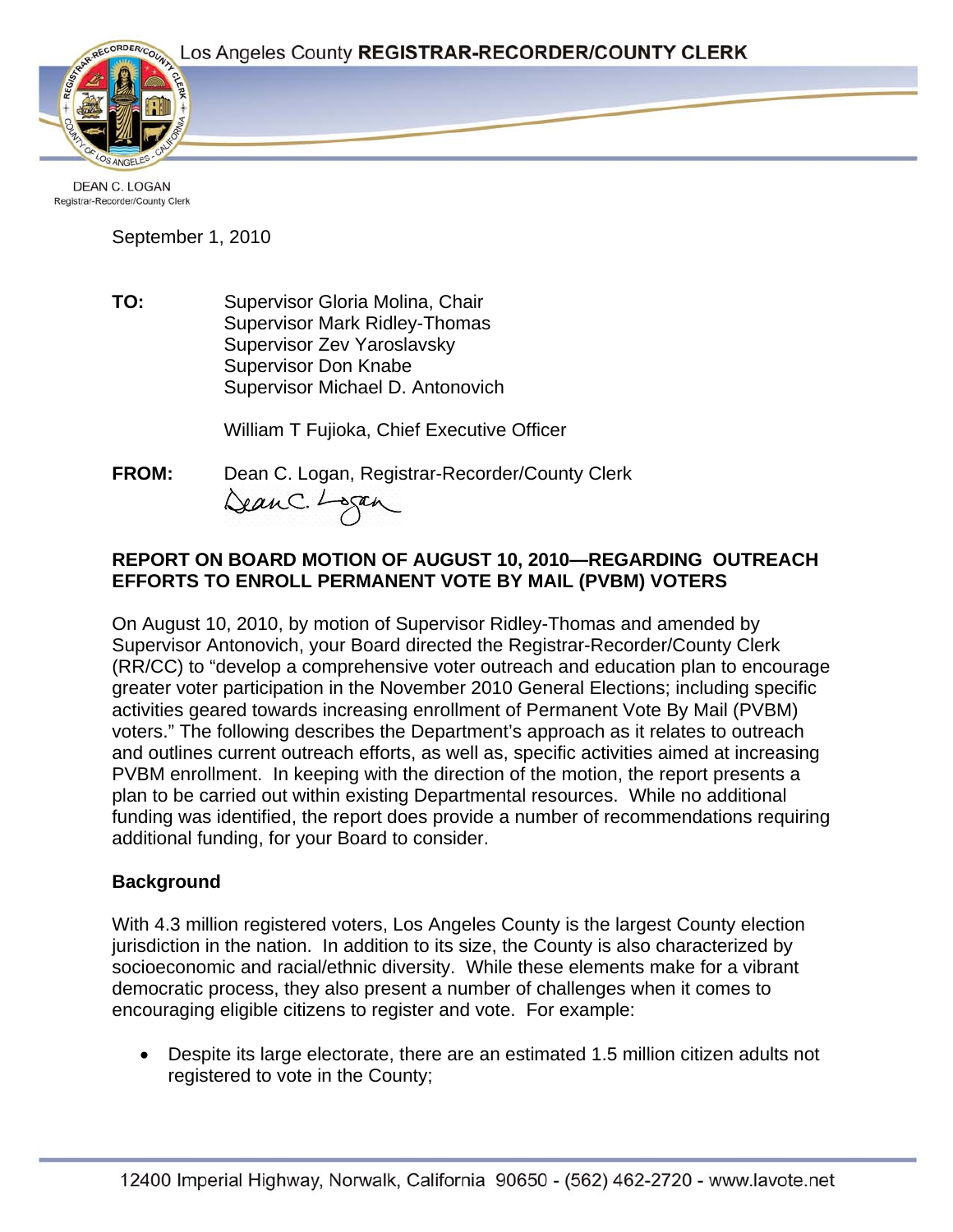- Under the provisions of the federal and state Voting Rights Act, the County currently provides language assistance in six different languages other than English. This underscores the cultural and ethnic diversity the electoral process must bridge to reach all eligible citizens;
- Los Angeles County residents have high rates of mobility. According to the U.S. Census Bureau, on average Los Angeles County residents move every 1.2 years;

The Registrar-Recorder/County Clerk (RR/CC) is the chief elections official charged with the effective administration/conduct of Federal, State, and Local elections in Los Angeles County. However, beyond the Department's administrative responsibilities is its responsibility to also ensure that the elections process is accessible to all registered voters in the County through sustained efforts to educate, inform, encourage, and facilitate voter participation by eligible citizens. It is the strong belief of the Department that increased voter participation is founded on an accessible electoral process that eliminates barriers and reduces the effort and resources necessary for an eligible citizen to register and vote. Increased access to the voter registration process, to information about the election, and to the ballot and the options available to vote a ballot are critical to fostering an environment conducive to higher voter participation.

#### **Ongoing Outreach & Education Efforts**

A comprehensive voter outreach and education program is viewed as a necessary and critical function of the election administration process in Los Angeles County. The Department maintains a modest yet permanent staffing level devoted to planning and implementing year-round voter outreach and education programs. These efforts sustain our ongoing commitment to fostering a strong culture of voter participation in the County, however, the challenge of scale and dwindling resources can often limit the impact of our efforts.

The following is an outline of a number of activities and programs supported by the Department's Voter Outreach & Education Operations:

#### 1. Online Resources & Social Media

The internet and social media have become a common place and integral part of daily communication for many people. In an effort to adapt elections to fit current lifestyles of our constituents, the Department has and is making a concerted effort to streamline important election information online, including a growing number of election related services:

- Look up voter registration status;
- Complete and download voter registration form;
- Request a Vote by Mail Ballot;
- Track your Vote by Mail Ballot;
- Look up Sample Ballot;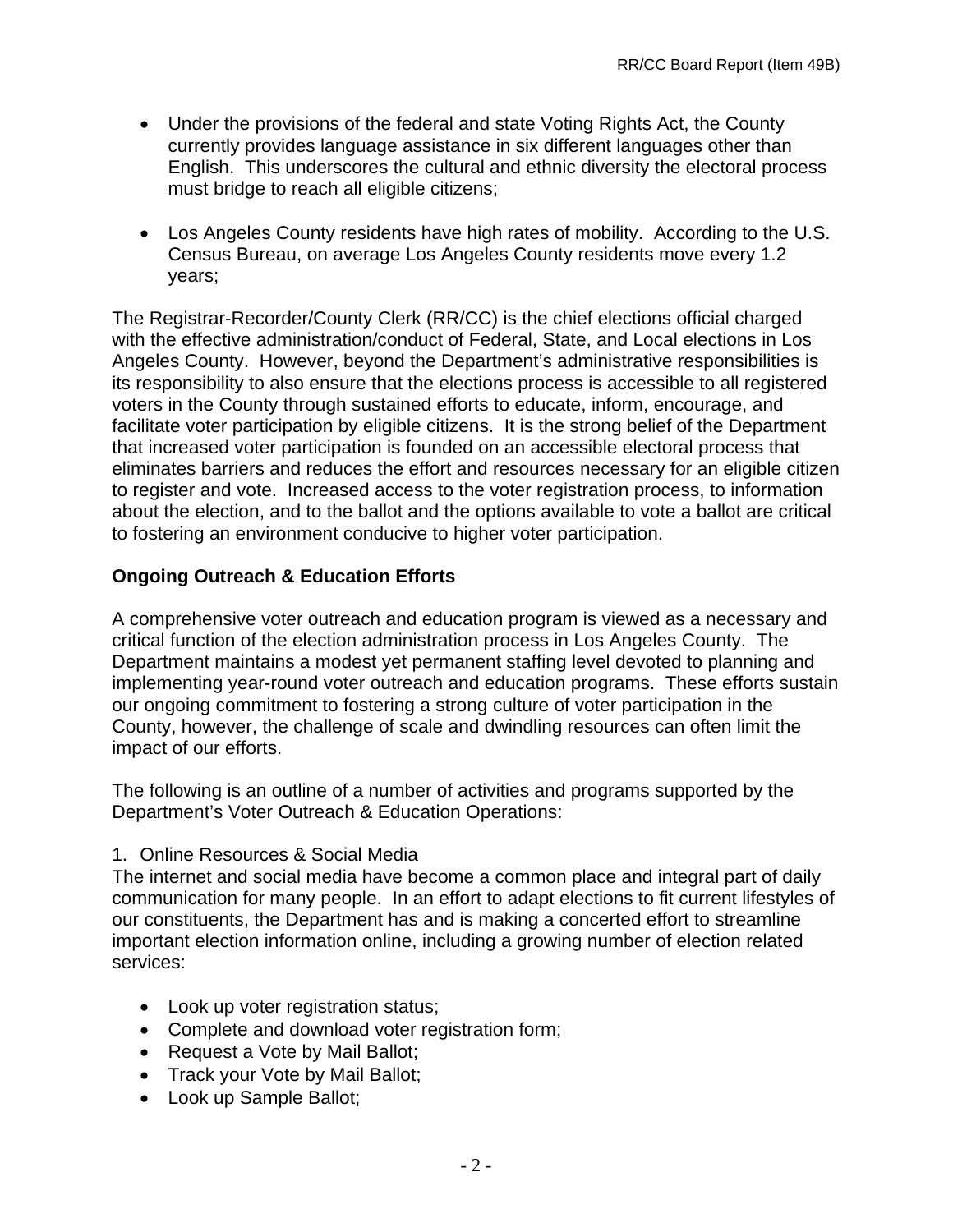• Find Polling Places;

The online services outlined above provide the public an opportunity to complete important election related transactions; thereby increasing access and removing barriers to the process (see Appendix B).

Social Media tools like Facebook and Twitter have also become core elements of the RR/CC's communication tools. In 2009, the Department launched its Facebook page and a Twitter account. Both are used to provide regular election updates and keep voters within the social network engaged in the electoral process before, up to, and after Election Day.

#### 2. Media Information

The news media continues to be a principle source of information. During every election our Media Information Section prepares a series of press releases covering key information affecting voters in the election. Releases are distributed to all major and local news organizations in the County in an effort to secure earned media coverage of the election and deliver important voter information through the media.

#### 3. Current Programs & Partnerships

The following is a listing of established outreach programs:

## Permanent Voter Registration Sites

Access to voter registration is the fundamental first step in the voter participation process. In keeping with the requirements and spirit of the National Voter Registration Act (NVRA) and California Election Code, the RR/CC proactively works to increase access to the voter registration process through its Permanent Voter Registration Site voter registration card distribution program. Currently, the program supports more than 1,200 sites throughout the County, providing sites with voter registration cards regularly. The Voter Registration Cards distributed provide individuals registering to vote the opportunity to request PVBM status.

## Immigration and Naturalization Services (INS) Outreach

As many as 20,000 to 40,000 new citizen candidates attend INS ceremonies each month. The RR/CC and the INS have partnered to assist newly naturalized citizens in registering to vote. We share a common goal in accomplishing a substantial increase in the number of new citizens who take advantage of the opportunity to register to vote. The monthly ceremonies are presided over by the INS Director, a Judge and a Manager from INS/Jury Services. Expanded program efforts have resulted in a **45%** increase in the number of naturalized new citizen registrants processed in comparison to prior years.

## **State College & University Outreach**

Establishes and maintains an interactive communication network system between the RR/CC and school administration officials to get them actively involved with implementing/maintaining a proactive student registration/voter education program.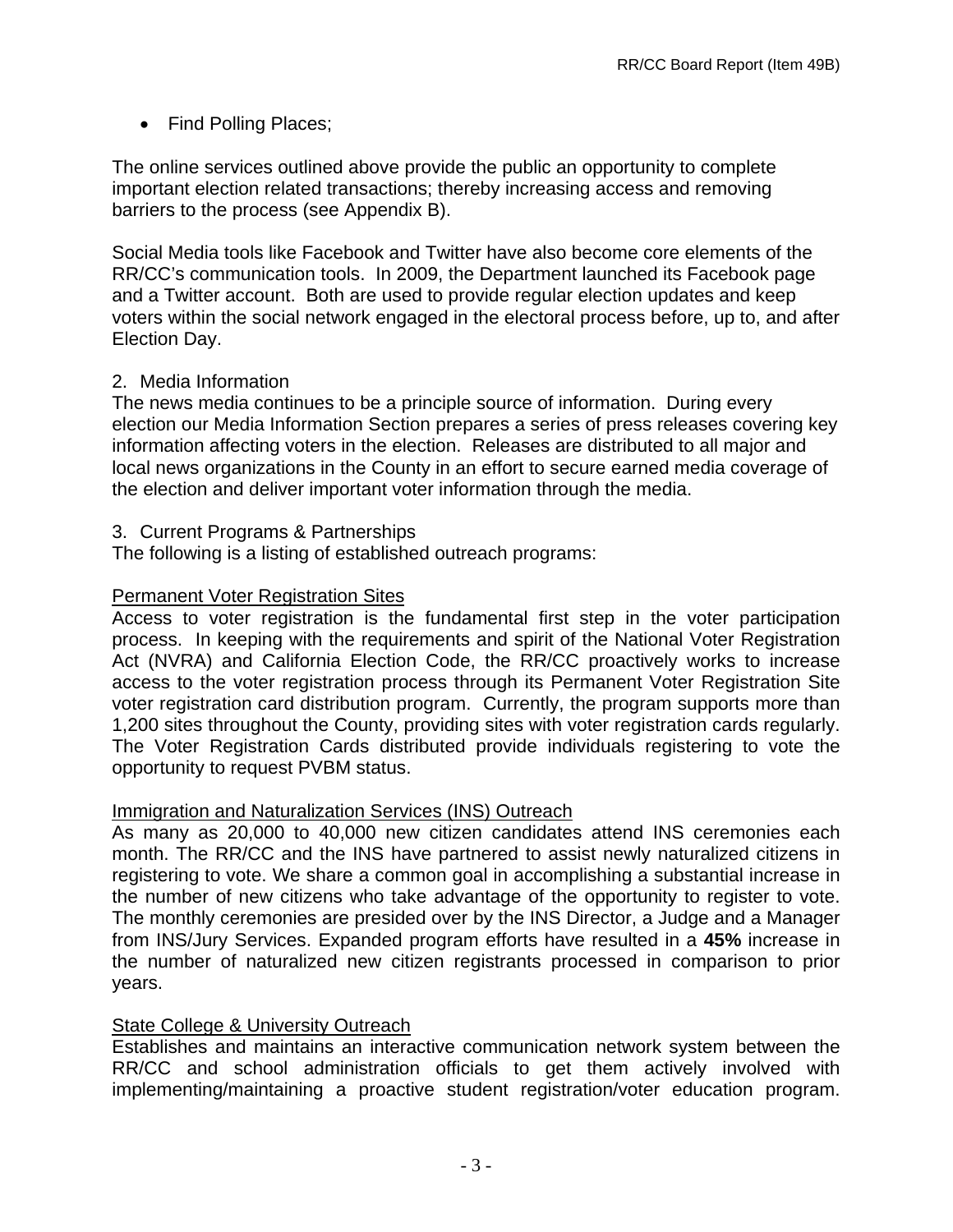College/university administrative staff, professors, and student services representatives can provide assistance with the establishment of permanent distribution sites on campus for convenient student access to registration forms and election material. These are also prime locations for conducting voting technology presentations/demonstrations and recruitment of poll workers.

#### Deputy Registrar Training Certification

Program includes the conduct of training classes prior to peak voter registration periods for Statewide elections. Classes are used as a presentation forum for distributing printed publications and reference material conveying uniform and consistent messages on the importance of properly completing forms. A "Guide to Registering Voters" manual was developed for use during Deputy Registrar Certification Training classes, and certificates are issued to persons upon successful completion of training. Program efforts are directed toward ensuring the integrity of voter registration, VBM and petition drives conducted by political campaigns, advocacy groups, individuals who hire persons to assist with registering voters, distributing Vote By Mail (VBM) applications, and/or circulating petitions for signatures.

#### Senior Citizen Residential & Recreation Centers

Establishes permanent distribution sites at Senior Citizen Centers, Assisted Living/Residential facilities to provide enhanced, convenient access to voter registration and VBM services and increase efficiency and quality of services to elderly voting population who wish to participate in elections and are most likely to request PVBM status and require assistance with completing voter registration forms and absentee ballot applications.

#### Military and Overseas Voters

There has been increasing concern nationwide regarding the disenfranchisement of military and overseas voters, their spouses and dependents. Many overseas voters residing abroad have experienced difficulty obtaining election material in time to vote and return voted ballots to be counted. Enhanced system applications and revised procedures/materials were developed for providing out-of-state voters, military personnel and U.S. citizens residing overseas with improved, convenient on-line access to voter registration and VBM application services. Uniformed Services notices regarding available Military and Out Of Country Voting services are posted at 100 recruitment/enlistment sites and all 108 U.S. passport acceptance locations in the County, and also published in U.S. passport agency newsletter.

#### **November 2010 Voter Outreach & Education Activities**

The Department intends to continue its efforts and conduct a comprehensive voter outreach and education effort for the November 2010 General Election, within existing Departmental resources. Our overall outreach strategy for this election will continue and expand ongoing activities, detailed above, with an emphasis on pursuing greater collaboration with community partners.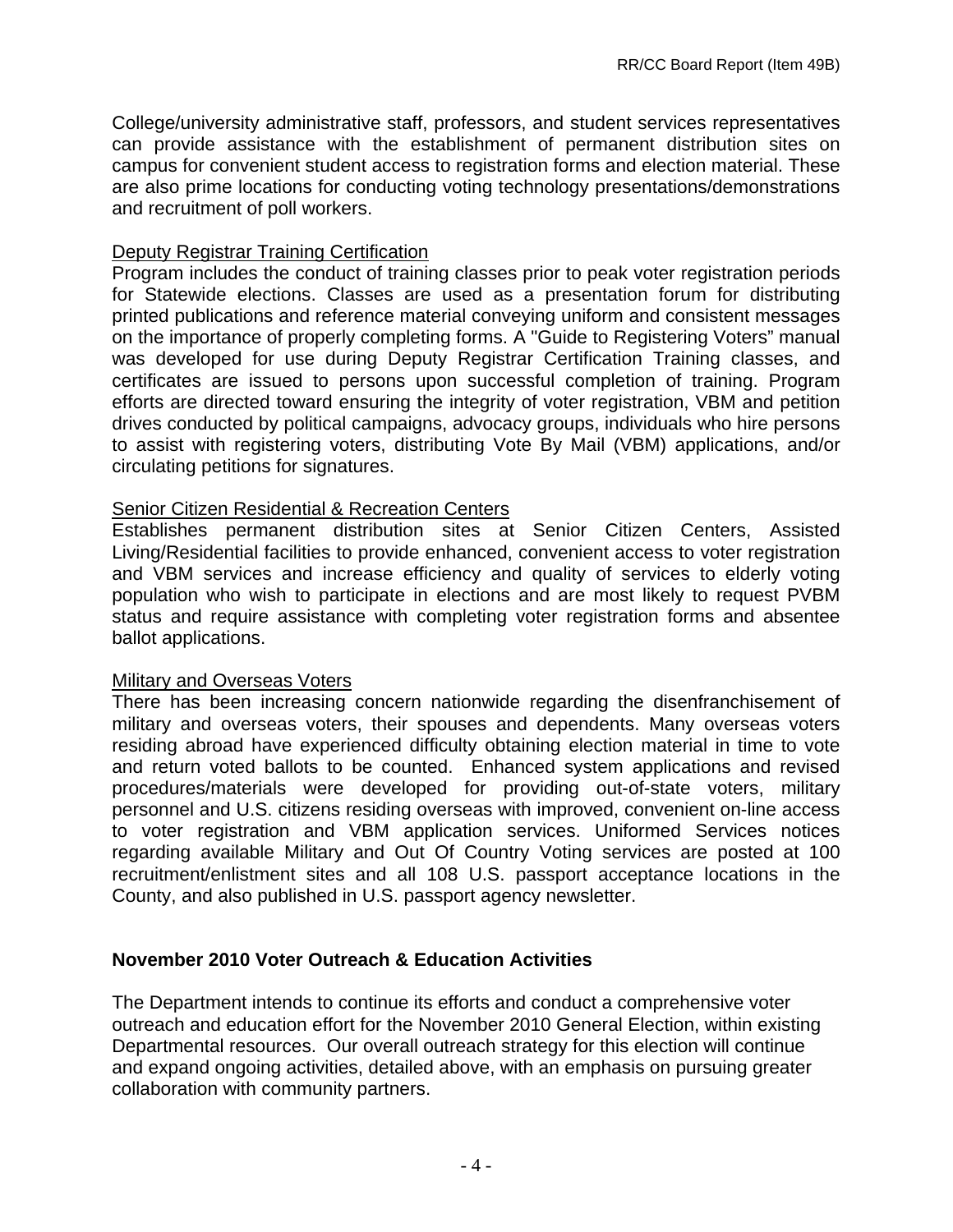The table below provides an outline of the current outreach plan:

| <b>Voter Registration</b>                                     |                                                                                                                                                                                                                                                                             | Sept. 15 to Oct. 18                           |
|---------------------------------------------------------------|-----------------------------------------------------------------------------------------------------------------------------------------------------------------------------------------------------------------------------------------------------------------------------|-----------------------------------------------|
| <b>Permanent Voter</b><br><b>Registration Sites</b>           | • Conduct outreach to existing<br>sites to provide additional Voter<br><b>Registration Cards</b>                                                                                                                                                                            | More than 1,200<br>active permanent<br>sites. |
|                                                               | Provide sites with additional<br>voter information materials                                                                                                                                                                                                                |                                               |
|                                                               | • Recruit additional sites                                                                                                                                                                                                                                                  |                                               |
| <b>Temporary Community</b><br><b>Voter Registration Sites</b> | Work with community partners<br>to recruit local sites within<br>communities to provide voter<br>registration cards and election<br>information up until the Close of<br>Registration                                                                                       | Recruitment target:<br>25 sites               |
| <b>Deputy Registrar Trainings</b>                             | <b>Conduct Deputy Registrar</b><br>$\bullet$<br>Trainings to facilitate voter<br>registration drives.                                                                                                                                                                       | Target: 25-35<br>trainings                    |
| <b>Vote by Mail (VBM)</b>                                     |                                                                                                                                                                                                                                                                             | Oct. 4 to Oct. 26                             |
|                                                               | • Recruit permanent voter<br>registration sites to provide Vote<br>By Mail information.<br>• Recruit temporary community<br>voter registration sites to also<br>provide VBM information<br>• See table below "Proposed<br><b>PVBM Outreach Activities</b> "                 |                                               |
| <b>Election Day</b>                                           |                                                                                                                                                                                                                                                                             | <b>Oct. 25 to Nov. 2</b>                      |
|                                                               | • Promote online resources (e.g.<br>Sample Ballot Look Up, Polling<br>Place Locator)<br>• Sample Ballot Review<br><b>Distribute Easy Voter Guides</b><br>٠<br>Intense earned media<br>Utilize Facebook and Twitter to<br>post final reminders before<br><b>Election Day</b> |                                               |
| <b>Media Outreach</b>                                         |                                                                                                                                                                                                                                                                             | Sept 15 to Nov. 2                             |
|                                                               | • Voter Information Press<br><b>Releases</b><br>Sample Ballot Mailing -                                                                                                                                                                                                     | Press Releases: 5                             |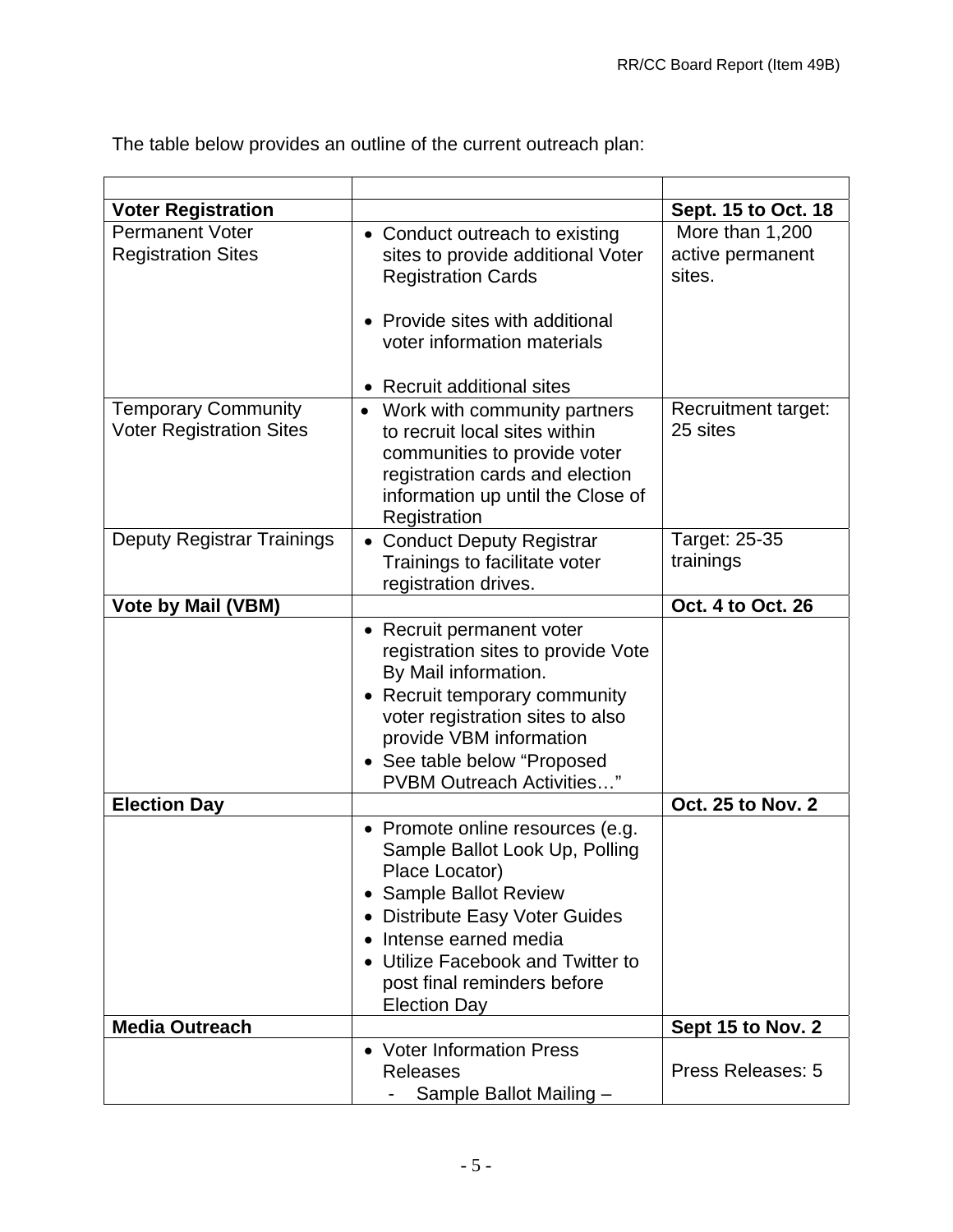|                           | Start of Vote By Mail period<br>(w/ PVBM promotion)<br>Last Day to Request VBM<br><b>Close of Registration</b><br>deadline<br>"What Voters Need to Know"<br>(FAQs)<br>Election Day Poll Hours and<br><b>Final Reminders</b> |                          |
|---------------------------|-----------------------------------------------------------------------------------------------------------------------------------------------------------------------------------------------------------------------------|--------------------------|
|                           | • Op-Eds to encourage voter<br>participation and enhance voter<br>confidence in the process                                                                                                                                 | Op-Ed: 2                 |
|                           | <b>Produce Radio Public Service</b><br>$\bullet$<br>Announcements (15-30 sec) for<br>release to the media                                                                                                                   | <b>PSA's: 4-5</b>        |
|                           | - Countdown to election,<br>reminding voters of key dates<br>and steps to register and vote                                                                                                                                 |                          |
|                           | • Video Blogs to educate voters<br>on how their vote is processed<br>and protected                                                                                                                                          | Video Blogs: 4           |
| <b>Community Outreach</b> |                                                                                                                                                                                                                             | <b>Ongoing to Nov. 2</b> |
|                           | • Team of six outreach staff will<br>identify and attend local,<br>regional, and Countywide<br>events/fairs to conduct direct<br>voter outreach and education                                                               | Target: 50-80<br>events  |
|                           | • Collaborate with Board of<br>Supervisors Offices and other<br>local jurisdictions to coordinate<br>and/or identify additional events                                                                                      |                          |
|                           | • Seek out community meetings<br>and events to conduct voter<br>information and education<br>presentations                                                                                                                  |                          |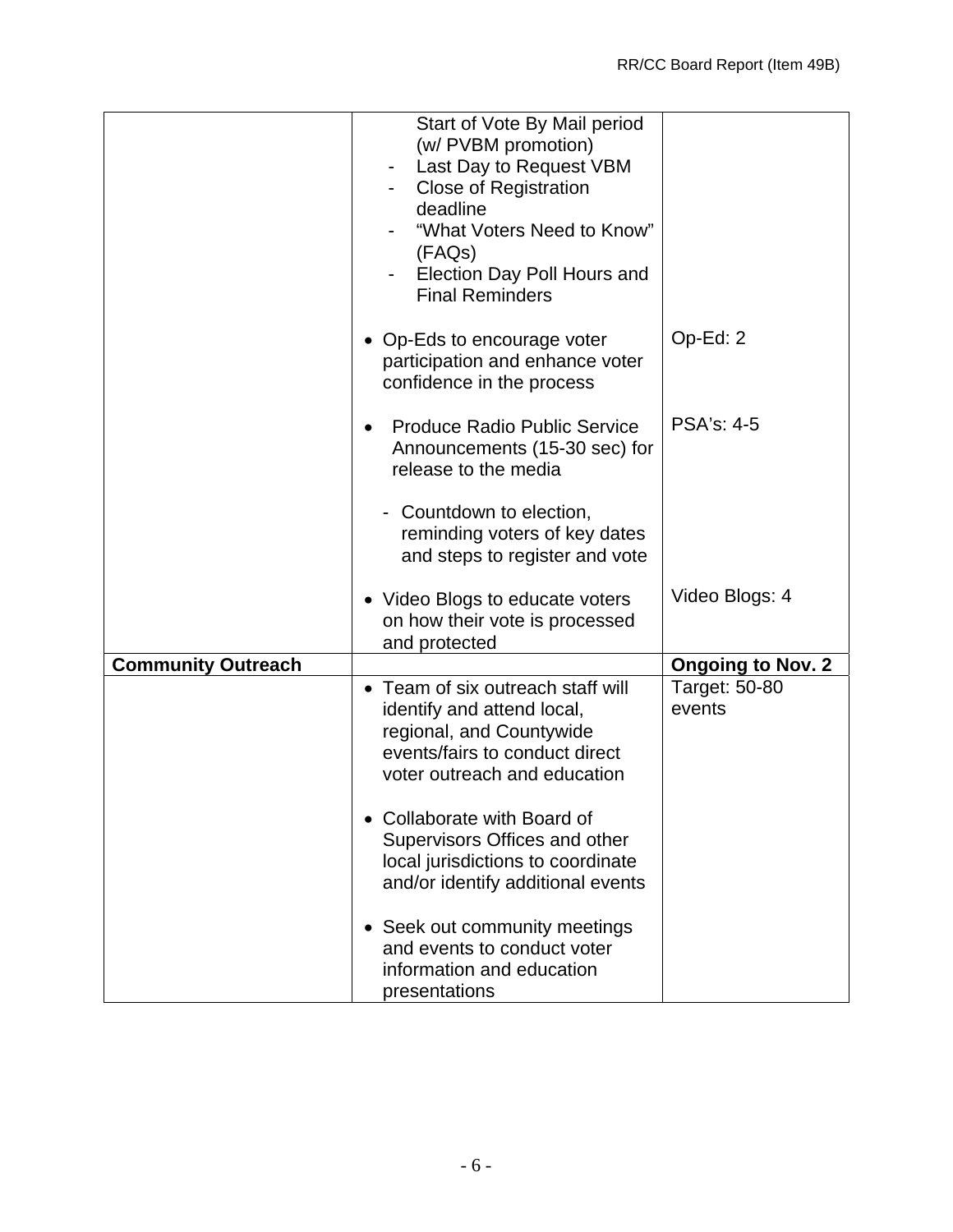### **Activities to Encourage Greater PVBM Enrollment**

The use of Vote By Mail ballots has steadily increased in Los Angeles County over the past decade, growing from 543,143 in 2000 to 810,222 in 2008. In the November 2008 Presidential Election more than 810,222 Vote by Mail ballots were cast; the largest number of VBM ballots cast in a single County.

Since 2002, when California allowed any registered voter to request PVBM status, the number of registered voters with PVBM status has similarly increased. As of June 2010 more than half a million registered voters (606,668) are PVBM voters; accounting for 14% of the County's total electorate.

The following table outlines a number of activities the RR/CC plans to conduct utilizing existing resources within the Department for the November 2, 2010 General Elections.

| <b>Proposed PVBM Outreach Activities:</b> |                                    |                   |             |  |  |  |  |
|-------------------------------------------|------------------------------------|-------------------|-------------|--|--|--|--|
| <b>November 2, 2010 General Elections</b> |                                    |                   |             |  |  |  |  |
| <b>Activity</b>                           | <b>Detail</b>                      | <b>Timeframe</b>  | <b>Cost</b> |  |  |  |  |
| <b>PVBM Request on</b>                    | Revise Vote by Mail ballot request | Completed (see    | N/A         |  |  |  |  |
| <b>Official Sample</b>                    | on back cover of the Official      | Appendix C)       |             |  |  |  |  |
| <b>Ballot</b>                             | Sample Ballot to include a "check  |                   |             |  |  |  |  |
|                                           | box" that allows voter to request  |                   |             |  |  |  |  |
|                                           | PVBM status. A Sample Ballot       |                   |             |  |  |  |  |
|                                           | booklet is mailed to every         |                   |             |  |  |  |  |
|                                           | registered voter in the County.    |                   |             |  |  |  |  |
| <b>Email Blast</b>                        | Coordinate email message           | Sept. 20, 2010 to | N/A         |  |  |  |  |
|                                           | promoting PVBM to registered       | Sept. 24, 2010    |             |  |  |  |  |
|                                           | voters with emails on file who do  |                   |             |  |  |  |  |
|                                           | not currently have PVBM status. A  |                   |             |  |  |  |  |
|                                           | universe of 491,362 registered     |                   |             |  |  |  |  |
|                                           | voters has been identified.        |                   |             |  |  |  |  |
| <b>Informational Page</b>                 | Print a full page promoting VBM    | Completed (see    | N/A         |  |  |  |  |
| in Officials Sample                       | and PVBM. To appear in all         | Appendix A)       |             |  |  |  |  |
| <b>Ballot</b>                             | Official Sample Ballot booklets.   |                   |             |  |  |  |  |
| <b>Press Releases</b>                     | Remind voter of PVBM status in     | October 2010      | N/A         |  |  |  |  |
|                                           | regularly scheduled VBM period     |                   |             |  |  |  |  |
|                                           | media release.                     |                   |             |  |  |  |  |
| Community                                 | Promote PVBM during outreach       | Sept. 2010 to     | N/A         |  |  |  |  |
| Outreach                                  | events.                            | Nov. 2010         |             |  |  |  |  |
| Promotion                                 |                                    | (ongoing          |             |  |  |  |  |
|                                           |                                    | thereafter)       |             |  |  |  |  |
| <b>Online Resources</b>                   | Promote online resources to apply  | October 2010      | N/A         |  |  |  |  |
|                                           | for a regular VBM ballot online or |                   |             |  |  |  |  |
|                                           | download PVBM application.         |                   |             |  |  |  |  |
| <b>Voter Registration</b>                 | Emphasize PVBM status request      | September to      | N/A         |  |  |  |  |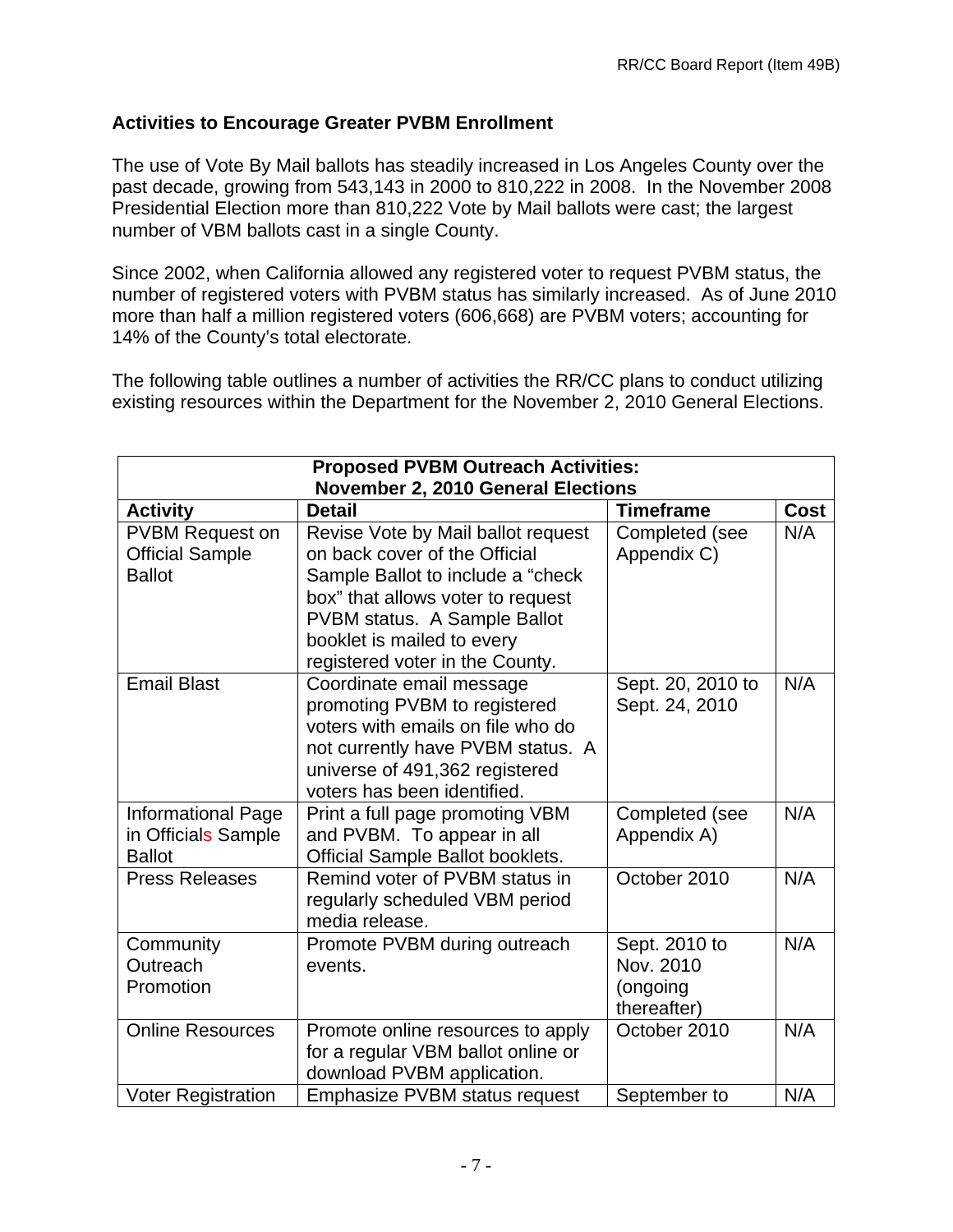| Card | option (Q 15) on Voter Registration   October 2010 |  |
|------|----------------------------------------------------|--|
|      | Card during voter registration                     |  |
|      | drives and in Deputy Registrar                     |  |
|      | Trainings.                                         |  |

#### **Additional Recommendations**

In accordance with the spirit of your motion the outreach activities detailed above are all to be funded with existing resources within the Department. However, there are a number of additional activities that could help enhance our efforts that your Board should consider. The following recommendations range in the amount of funding necessary to implement:

1. Exportable Widgets: The development of widget applications that could be exported to other websites (e.g. Board Offices, county departments, other government agencies, and community partners) so that voters could directly access important forms or transact requests such as verifying their voter registration status or requesting a Vote By Mail ballot from their first point of contact with information about the election would greatly enhance our reach and the public's access to our election services.

| <b>Widget Topics:</b>        | Timeline: 2-3 wks | <b>Estimated Costs:</b> |
|------------------------------|-------------------|-------------------------|
| • Verify Voter Registration  | development       | $$5,000 - $10,000$      |
| • Request a VBM ballot       |                   |                         |
| • Track your VBM ballot      |                   |                         |
| • Find your polling place    |                   |                         |
| • Look up your Sample Ballot |                   |                         |

2. Direct Mailing: Send a direct mailing to registered voters in the County who voted a regular Vote By Mail ballot in the November 2008 Presidential Election and are not currently PVBM voters. Approximate universe identified for the mailing is 439,303. The mailing would provide registered voters with information about PVBM status and applications to request PVBM ballot. The following mailing scenarios below outline estimated costs (see Appendix E for detailed estimate). The estimate assumes householding the universe identified to reduce the size of the mailing down to approximately 370,000 and thereby reduce costs.

| <b>Scenario A</b>                           |           |
|---------------------------------------------|-----------|
| Simple mailing with no Business Return Mail | \$120,361 |
| (BRM) service (no return postage paid)      |           |
| <b>Scenario B</b>                           |           |
| Postcard request with BRM service (return   | \$254,671 |
| postage paid)                               |           |
| <b>Scenario C</b>                           | \$316,720 |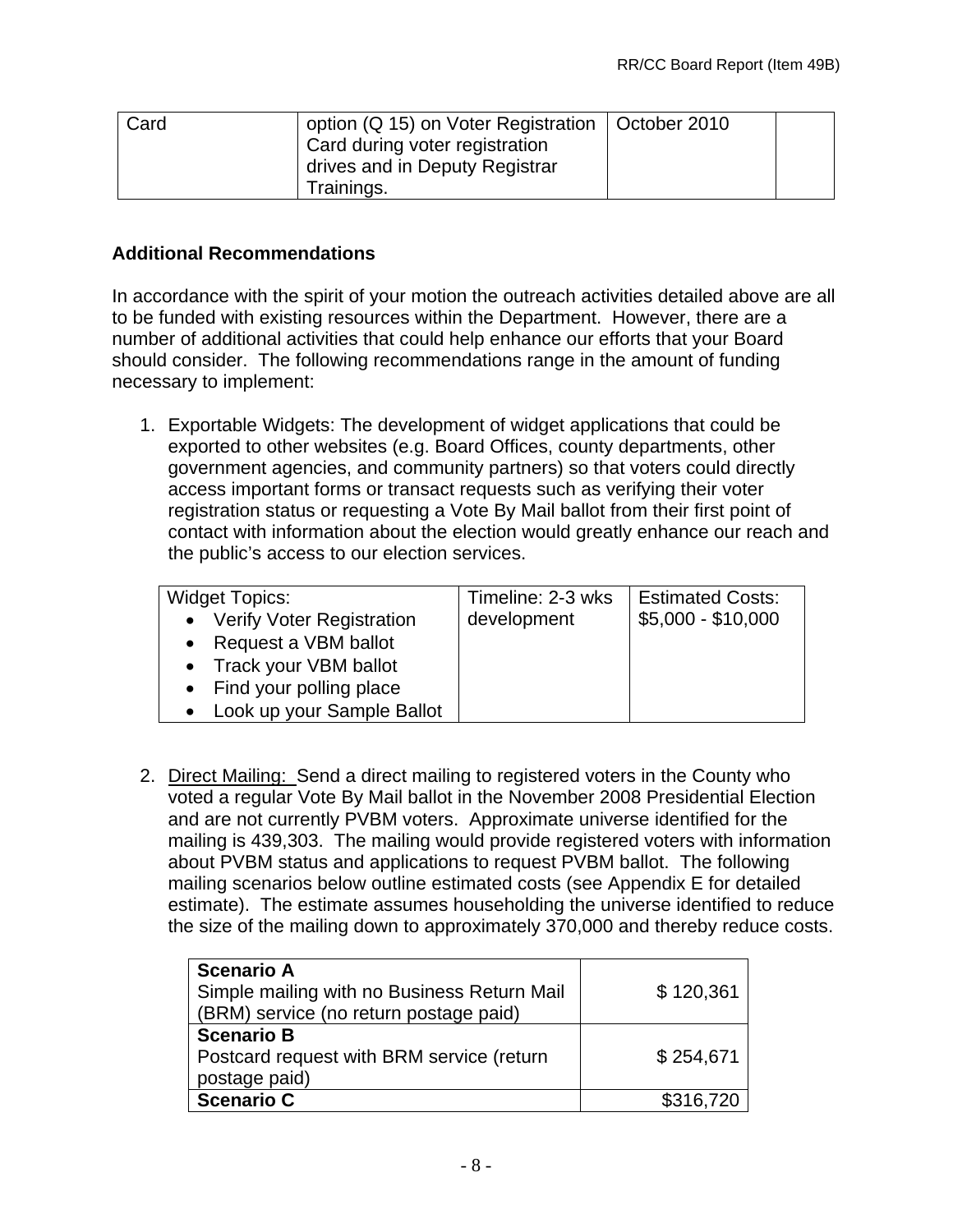Letter sized mailing with BRM service and return envelope provided

3. Media campaign: Los Angeles County is a media driven market. Because of its size and demographic as well as geographic diversity, effective countywide outreach efforts that are truly to scale must incorporate a coordinated media outreach strategy. In particular for elections, media sources like television, radio, and online print continue to be a primary source voters turn to during election time. The Department has been working to develop strategic relationships with local media partners in the County in order to develop and implement comprehensive and substantive media campaigns that go beyond simple ads and to seek out a deeper commitment from the stations and their talent. In 2008, the Department implemented this media campaign model with a great deal of success, earning national recognition as an innovative best practice by the National Association of Counties (NACO). Attached is a **power point presentation** that provides a general overview of the breadth and depth of our efforts. Currently, the Department is unable to continue to expand on this model due to a lack of funding. Efforts in 2008 were funded using one-time federal funds from the Help America Vote Act (HAVA). Remaining HAVA funding is not authorized for use in ongoing outreach efforts. Cost for a comprehensive campaign effort can range from \$500,000 to \$2 million.

## **Conclusion**

It is the strong belief of the Department that a comprehensive and sustained voter outreach and education program is not only necessary but critical to strengthening the County's democratic processes through increased voter participation. Over the past three decades, voter turnout in Los Angeles County, as in much of the state, has been declining; especially in Primary and Off-Year Elections. Declining from 53% turnout in the 1982 Statewide Primary to just 23% in this past June 8, 2010 Statewide Direct Primary Election.

Although the RR/CC currently maintains a fairly comprehensive voter outreach and education program on a year round basis, more investment is needed to substantively tackle the issue of declining voter participation. This is particularly true for a County like Los Angeles, covering 4,000 square miles, serving 4.3 million registered voters, and a jurisdiction with a highly mobile and diverse population. The Department looks forward to working with your Board and our Community Partners to help strengthen the County's democratic process through greater voter participation.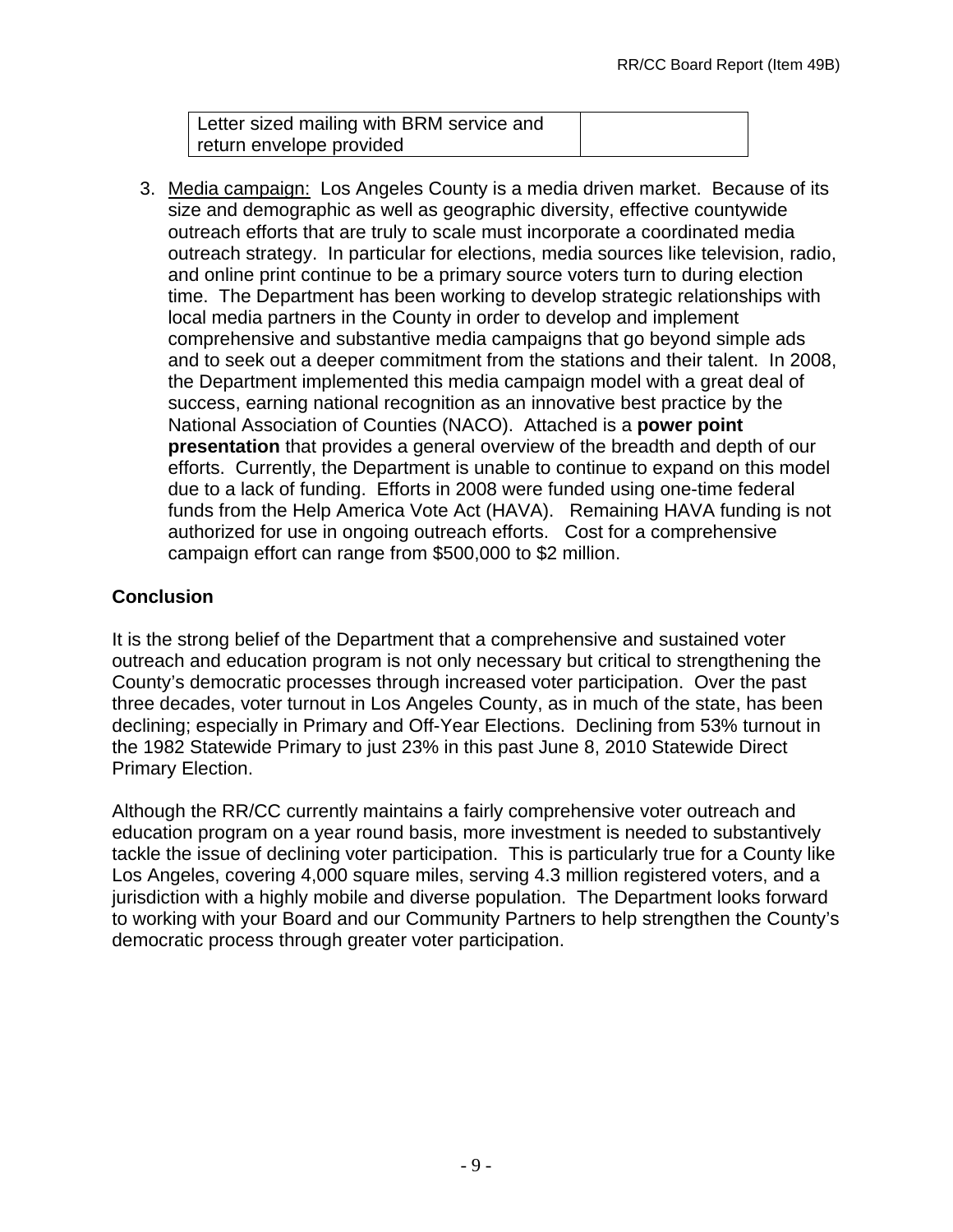#### **APPENDIX A**

| <b>Vote By Mail</b>                                                                                                                                                                                                                                                                                                                                                                                                                                                                                                                      |
|------------------------------------------------------------------------------------------------------------------------------------------------------------------------------------------------------------------------------------------------------------------------------------------------------------------------------------------------------------------------------------------------------------------------------------------------------------------------------------------------------------------------------------------|
| DID YOU KNOW YOU CAN VOTE AS EARLY<br><b>AS OCTOBER 4th THIS ELECTION</b>                                                                                                                                                                                                                                                                                                                                                                                                                                                                |
| <b>HERE'S HOW: -</b>                                                                                                                                                                                                                                                                                                                                                                                                                                                                                                                     |
| Apply Online - An online Vote By Mail application for Los Angeles County<br>is available via the Electronic Vote By Mail Application on lavote.net.<br>(Los Angeles County Residents only)                                                                                                                                                                                                                                                                                                                                               |
| Use Your Sample Ballot - A printed Vote By Mail application is included<br>on the back cover page of this Official Sample Ballot Booklet.                                                                                                                                                                                                                                                                                                                                                                                                |
| Apply By Mail - Written requests submitted for a Vote By Mail ballot must<br>include: ● Voters home address<br>● Voters signature<br>Address where Vote By Mail ballot is to be sent                                                                                                                                                                                                                                                                                                                                                     |
| Send to:<br>REGISTRAR-RECORDER/COUNTY CLERK<br>P.O. BOX 30450, LOS ANGELES, CA 90030-0450                                                                                                                                                                                                                                                                                                                                                                                                                                                |
| Apply In Person - Visit the Registrar-Recorder/County Clerk headquarters<br>at: 12400 Imperial Highway, Room 3002, Norwalk, CA 90650<br><b>WANT TO VOTE BY MAIL EVERY ELECTION?</b>                                                                                                                                                                                                                                                                                                                                                      |
| <b>BE A PERMANENT VOTE-BY-MAIL VOTER</b><br>California law also allows any registered voter to become a permanent Vote-By-Mail<br>voter. Visit www.lavote.net or check the box on the back cover of this Sample Ballot<br>to request Permanent Vote-By-Mail status.                                                                                                                                                                                                                                                                      |
| Check box for PERMANENT<br>have not applied for a Vote By Mail balks for this election by any other mea<br>Check box for PERMANENT<br>ı<br>VOTE-BY-MAIL STATUS (See last page<br>E-BY-MAIL STATUS (See last page<br><b>CNE ADDRESS</b><br>1<br>of this booklet for more information<br>of this booklet for more information)<br>MAIL MY BALLOT TO:<br>Norther and Street to P.O. Box<br>١<br>SCRAFTURE OF APPLICANT BAUST BE SIDNED TO BE PROCESSING<br>hallet off at your poll on alaction day, or 2)<br>let thing and rote at your put |
| <b>IMPORTANT NOTICE!</b><br>To be counted, all Vote By Mail ballots must be received by the Registrar's<br>office by 8 pm on Election Day, November 2, 2010.                                                                                                                                                                                                                                                                                                                                                                             |
| This page would have been blank due to printing layouts. The Registrar-Recorder/County Clerk<br>has used this space to provide additional information.                                                                                                                                                                                                                                                                                                                                                                                   |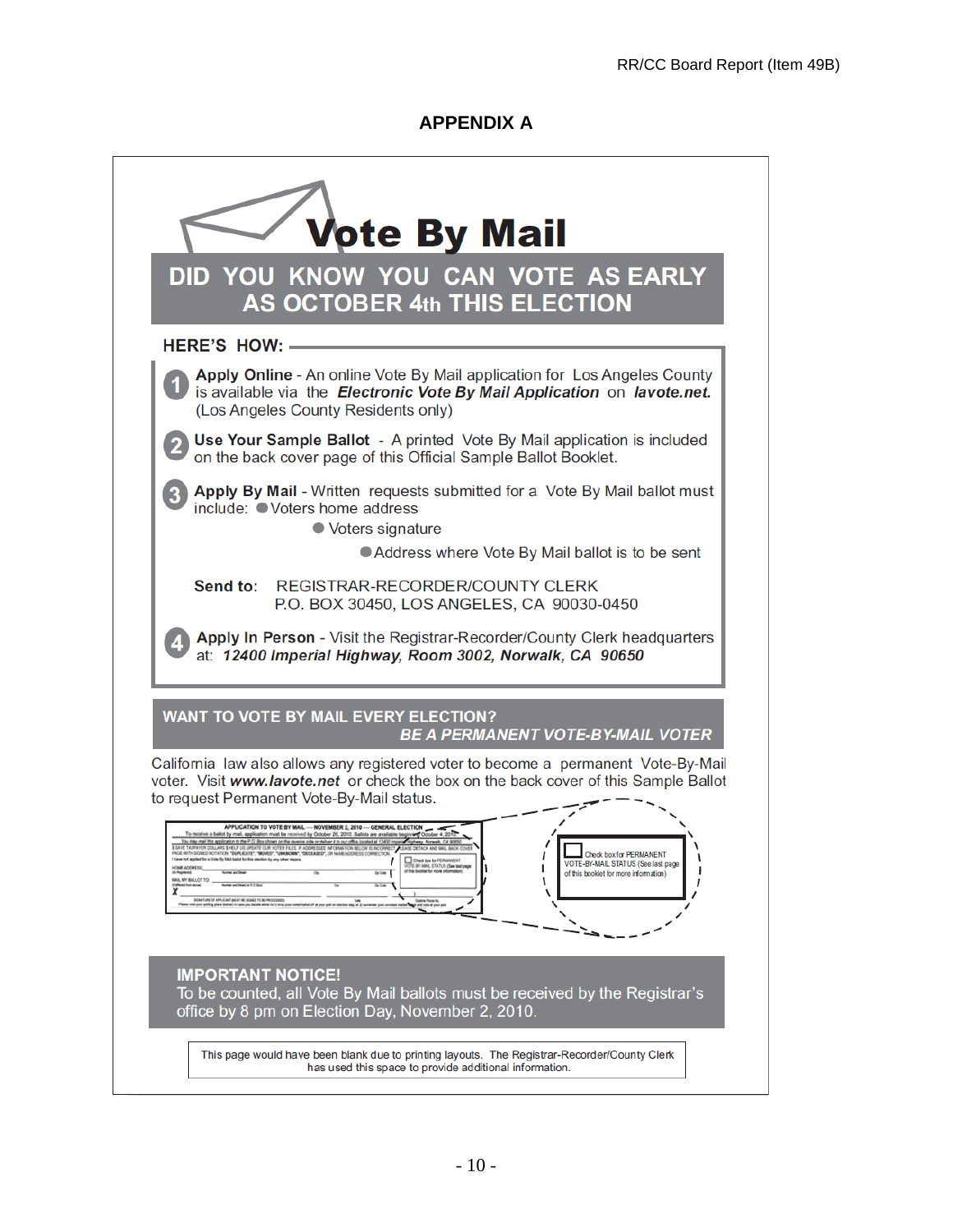#### **APPENDIX B**

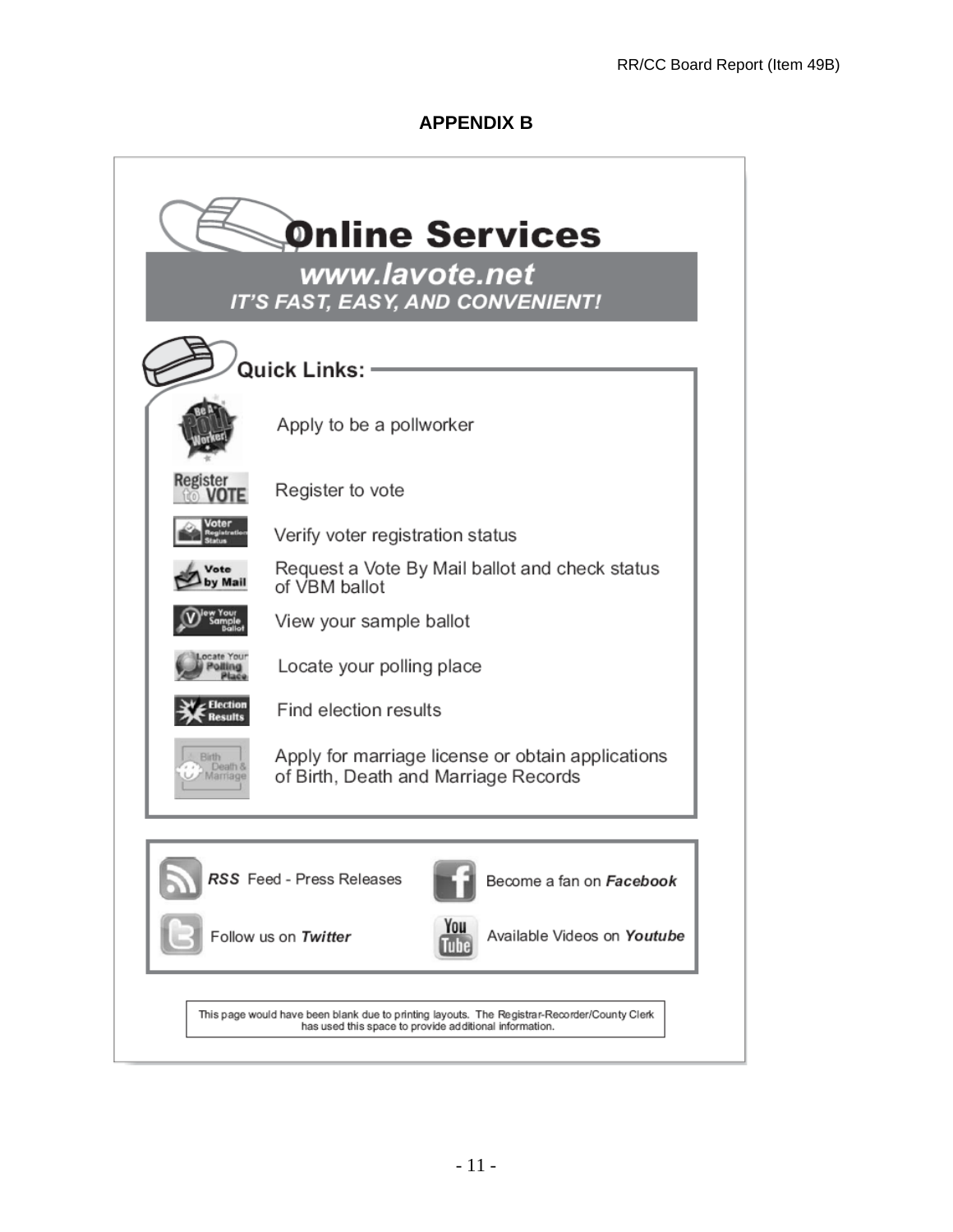# **APPENDIX C**

#### APPLICATION TO VOTE BY MAIL - NOVEMBER 2, 2010 - GENERAL ELECTION

|                                       | To receive a ballot by mail, application must be received by October 26, 2010. Ballots are available beginning October 4, 2010.<br>You may mail this application to the P.O. Box shown on the reverse side or deliver it to our office located at 12400 Imperial Highway, Norwalk, CA 90650<br>PAGE WITH SIGNED NOTATION: "DUPLICATE", "MOVED", "UNKNOWN", "DECEASED", OR NAME/ADDRESS CORRECTION.<br>I have not applied for a Vote By Mail ballot for this election by any other means. |              |                                                   | \$ SAVE TAXPAYER DOLLARS \$ HELP US UPDATE OUR VOTER FILES. IF ADDRESSEE INFORMATION BELOW IS INCORRECT, PLEASE DETACH AND MAIL BACK COVER<br>Check box for |
|---------------------------------------|------------------------------------------------------------------------------------------------------------------------------------------------------------------------------------------------------------------------------------------------------------------------------------------------------------------------------------------------------------------------------------------------------------------------------------------------------------------------------------------|--------------|---------------------------------------------------|-------------------------------------------------------------------------------------------------------------------------------------------------------------|
| <b>HOME ADDRESS:</b>                  | Number and Street                                                                                                                                                                                                                                                                                                                                                                                                                                                                        | City         | Zip Code                                          | PERMANENT VOTE BY MAIL STATUS                                                                                                                               |
| (As Registered)<br>MAIL MY BALLOT TO: |                                                                                                                                                                                                                                                                                                                                                                                                                                                                                          |              |                                                   | (See last page of this booklet for more<br>information)                                                                                                     |
| (if different from above)             | Number and Street (or P.O. Box)                                                                                                                                                                                                                                                                                                                                                                                                                                                          | City         | Zip Code                                          |                                                                                                                                                             |
| л                                     |                                                                                                                                                                                                                                                                                                                                                                                                                                                                                          |              |                                                   |                                                                                                                                                             |
|                                       | SIGNATURE OF APPLICANT IMUST BE SIGNED TO BE PROCESSED)<br>Please note your polling place (below) in case you decide either to 1) drop your voted ballot off at your poll on election day, or 2) surrender your unvoted mailed ballot and vote at your poll.                                                                                                                                                                                                                             |              | Date                                              | Davtime Phone No.                                                                                                                                           |
| $\approx$<br>P.O. Box 30450           | Registrar-Recorder/County Clerk<br>Los Angeles, CA 90030-0450                                                                                                                                                                                                                                                                                                                                                                                                                            |              |                                                   | NON PROFIT ORG.<br><b>U.S. POSTAGE</b><br><b>PAID</b><br><b>LOS ANGELES</b>                                                                                 |
|                                       | CHANGE SERVICE REQUESTED                                                                                                                                                                                                                                                                                                                                                                                                                                                                 | OFFICI<br>52 | ŵ.<br>Authorized by the U.S. Postal Service.<br>® | COUNTY REGISTRAR-<br><b>RECORDER/COUNTY</b><br><b>CLERK</b>                                                                                                 |
|                                       | POLLS OPEN FROM 7 A M, TO 8 P M.                                                                                                                                                                                                                                                                                                                                                                                                                                                         |              |                                                   |                                                                                                                                                             |
| YOUR POLLING PLACE IS:                |                                                                                                                                                                                                                                                                                                                                                                                                                                                                                          |              |                                                   |                                                                                                                                                             |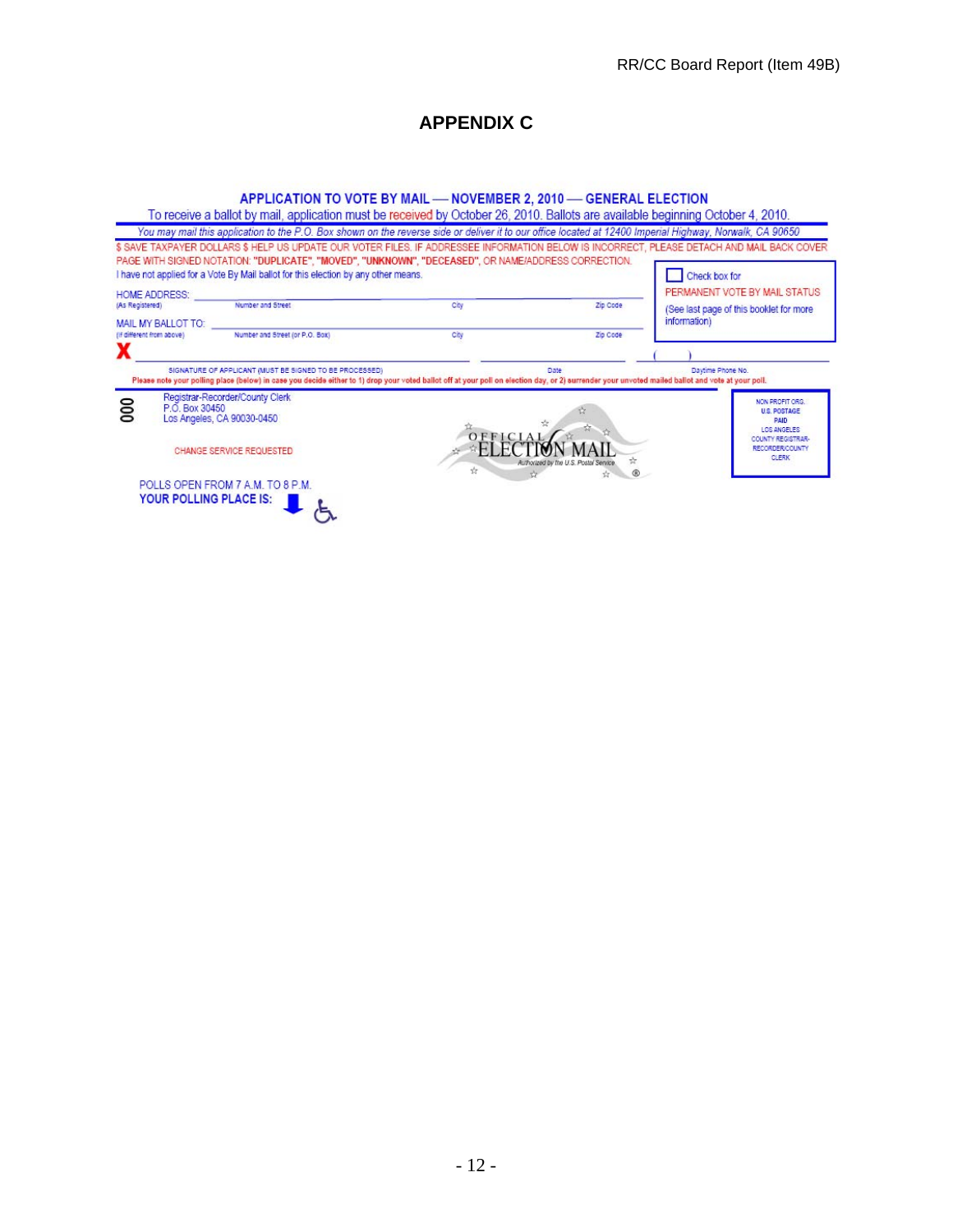# **APPENDIX D**

# **SAMPLE WIDGET**